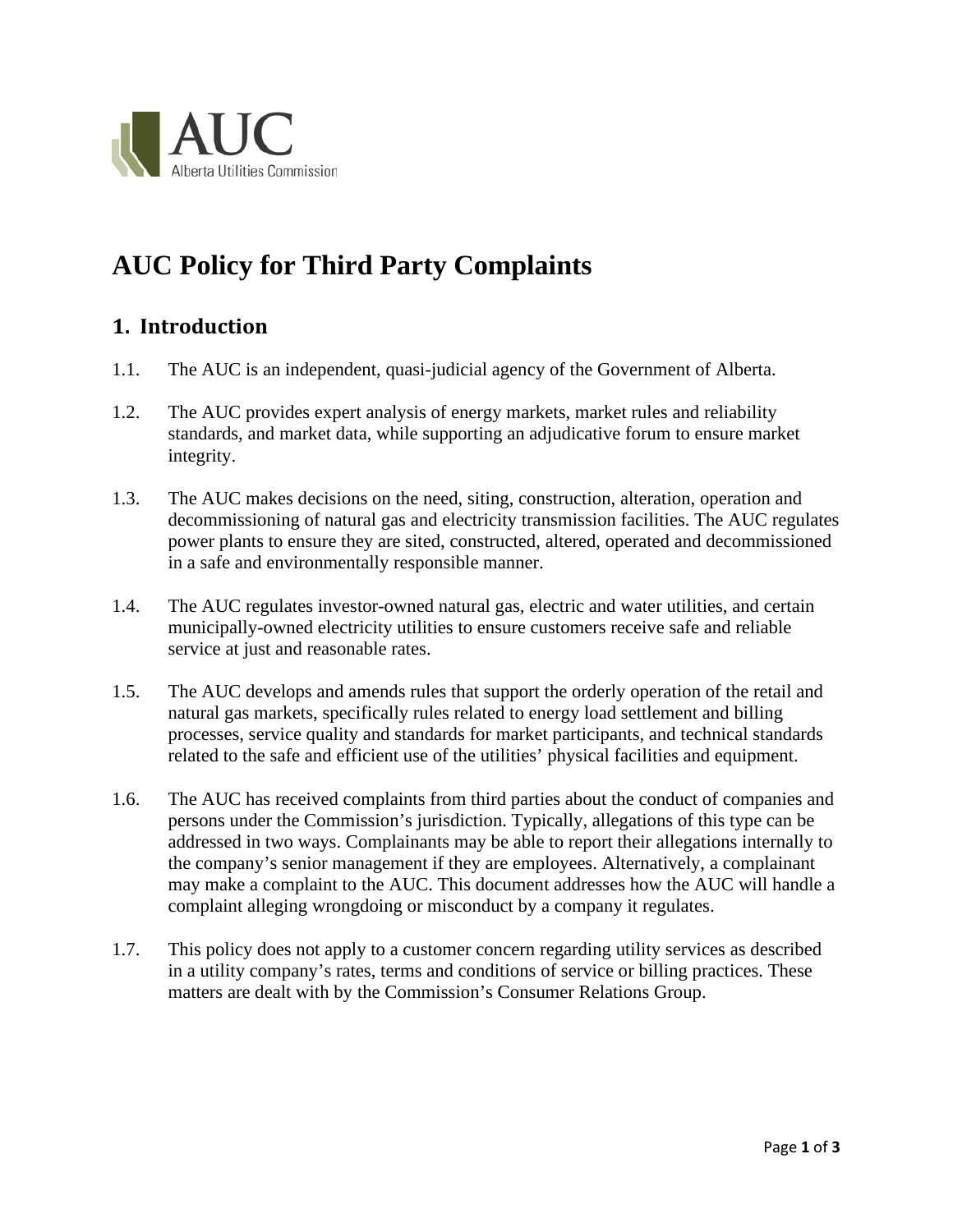#### **2. Definitions**

2.1. For the purposes of this policy and procedures:

**AUC** means the Alberta Utilities Commission

**Complaint** means an allegation of wrongdoing or misconduct on the part of an entity that is subject to the jurisdiction of the AUC.

**Complainant** means a person who has made a complaint whether the person has remained anonymous or named, but does not include an AUC employee or Commission member.

#### **3. Receiving, reviewing and investigating complaints**

- 3.1. The AUC will investigate complaints that are serious and made in good faith and that are within the AUC's jurisdiction. Complaints that are criminal in nature may be provided to police authorities for their review. Upon completion of any police review, the AUC may examine the complaint for matters within its jurisdiction.
- 3.2. Upon receipt of a complaint, the AUC, through its Chief Executive, General Counsel and Executive Director, Market Oversight and Enforcement will determine whether the complaint includes sufficient information to substantiate the claim or warrant further investigation. If the AUC decides that the complaint does not warrant any further action, it will advise the complainant, if the identity of the complainant is known.
- 3.3. If the complainant has disclosed his or her identity the AUC will keep that information confidential during its initial assessment, unless otherwise agreed.
- 3.4. If it is determined that an investigation will proceed and the complainant has disclosed his or her identity, the AUC will decide whether to disclose that person's identity to the subject of the investigation for the purposes of conducting a fair investigation. Anonymity is not guaranteed.
- 3.5. If an investigation proceeds, the AUC will decide whether it will conduct the investigation, with the assistance of AUC staff or whether the investigation will be conducted by an independent third party. The AUC will consider the subject matter, the individuals and organizations involved, the type of expertise needed to conduct the investigation and whether additional protections for confidentiality are needed.
- 3.6. The Chief Executive shall from time to time advise the AUC's Chair of the status of the assessment and investigation of a complaint.